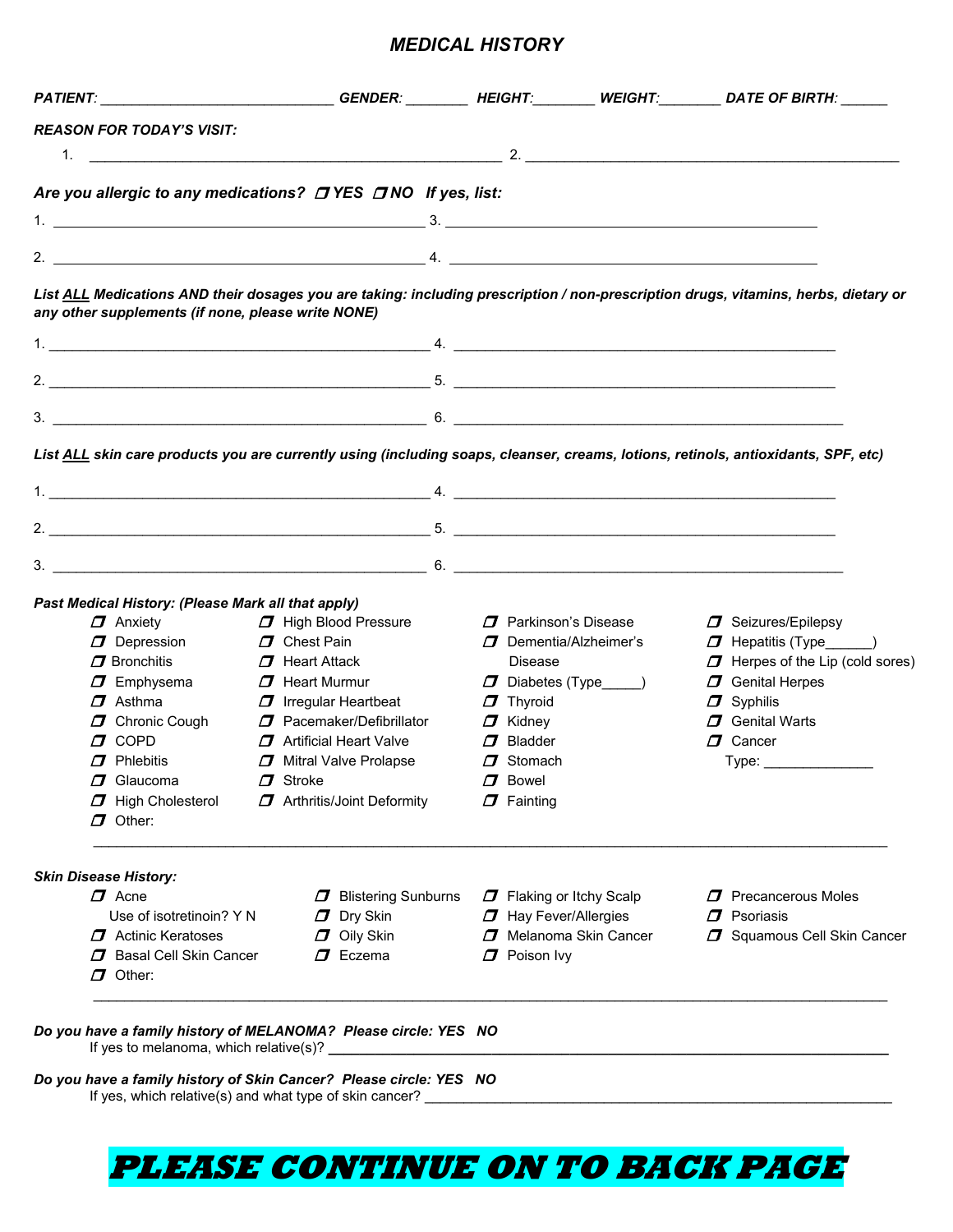#### *Surgical Procedure History (If none, please write NONE)*

| <b>Date</b> | Procedure | <b>Any Complications?</b> |  |
|-------------|-----------|---------------------------|--|
|             |           |                           |  |
|             |           |                           |  |
|             |           |                           |  |
|             |           |                           |  |
|             |           |                           |  |

*Please List any cosmetic procedures you have had (including any facials, chemical peels, surgical enhancements, fillers, implants, laser, intense pulsed light, radiofrequency, infrared, therapeutic ultrasound, electrical stimulation, Botox, microdermabrasion, etc)? (If none, please write NONE)*

|                                           |                                                     | <b>Procedure</b>                                                                                                | <b>Area Treated</b>                                                                                                                          | Rank Success 0-10                                                                                                                                               |
|-------------------------------------------|-----------------------------------------------------|-----------------------------------------------------------------------------------------------------------------|----------------------------------------------------------------------------------------------------------------------------------------------|-----------------------------------------------------------------------------------------------------------------------------------------------------------------|
|                                           |                                                     |                                                                                                                 |                                                                                                                                              |                                                                                                                                                                 |
|                                           |                                                     |                                                                                                                 |                                                                                                                                              |                                                                                                                                                                 |
|                                           |                                                     |                                                                                                                 |                                                                                                                                              |                                                                                                                                                                 |
|                                           |                                                     |                                                                                                                 |                                                                                                                                              |                                                                                                                                                                 |
|                                           |                                                     |                                                                                                                 |                                                                                                                                              |                                                                                                                                                                 |
| <b>Social History:</b>                    |                                                     |                                                                                                                 | <b>Alcohol:</b> $\Box$ None $\Box$ Less than 1 drink a day $\Box$ 1-2 drinks per day $\Box$ 3 or more drinks per day $\Box$ Beer $\Box$ Wine | $\boldsymbol{\mathcal{D}}$ Hard                                                                                                                                 |
|                                           |                                                     |                                                                                                                 | Liquor Tobacco Use: DDaily Smoker D Someday Social Smoker D Former Smoker D Smokeless Tobacco                                                |                                                                                                                                                                 |
|                                           |                                                     | If current smoker: _____ packs per day                                                                          | If you are a former smoker, how long ago did you quit? ____________                                                                          |                                                                                                                                                                 |
|                                           |                                                     |                                                                                                                 | Recreational, illicit or IV drug use: $\Box$ YES $\Box$ NO If yes, type and how much/often?                                                  |                                                                                                                                                                 |
|                                           | HIV (AIDS) exposer: $\Box$ YES $\Box$ NO            |                                                                                                                 |                                                                                                                                              |                                                                                                                                                                 |
|                                           |                                                     | Have you ever had dental anesthesia (Novocain)? $D$ YES $D$ NO                                                  | Any bad reaction?                                                                                                                            | $\sigma$ NO<br>$T$ YES                                                                                                                                          |
|                                           |                                                     | Have you ever had local anesthesia (Xylocaine, Marcaine) $D$ YES $D$ NO Any bad reaction?                       |                                                                                                                                              | $TYES$ $TNO$                                                                                                                                                    |
|                                           |                                                     |                                                                                                                 |                                                                                                                                              |                                                                                                                                                                 |
|                                           |                                                     |                                                                                                                 |                                                                                                                                              |                                                                                                                                                                 |
|                                           |                                                     |                                                                                                                 |                                                                                                                                              |                                                                                                                                                                 |
|                                           |                                                     | When you are exposed to the sun do you: $\,\varDelta$ Tan Only                                                  | $\sigma$ Tan and Burn                                                                                                                        | $\sigma$ Burn                                                                                                                                                   |
|                                           |                                                     |                                                                                                                 |                                                                                                                                              |                                                                                                                                                                 |
|                                           |                                                     |                                                                                                                 |                                                                                                                                              | Do you have any of the following scarring reactions: $\varpi$ Scar Easily $\varpi$ Excessively $\varpi$ Keloid $\varpi$ Discoloration $\varpi$ Minimal Reaction |
|                                           |                                                     | Do you have a family history of any specific skin, hair, or nail diseases? $\varpi$ YES $\varpi$ NO             |                                                                                                                                              |                                                                                                                                                                 |
|                                           |                                                     |                                                                                                                 |                                                                                                                                              |                                                                                                                                                                 |
| $\blacktriangleright$                     | <b>Female Only Questions:</b>                       |                                                                                                                 |                                                                                                                                              |                                                                                                                                                                 |
|                                           | $\circ$                                             | Do you have regular periods? $\Box$ YES                                                                         | $\sigma$ NO                                                                                                                                  | Last Menstrual Period: National Assembly Property Assembly                                                                                                      |
|                                           | $\circ$                                             | Are you going or have gone through Menopause $\Box$ YES                                                         | $D$ NO                                                                                                                                       |                                                                                                                                                                 |
|                                           | $\circ$                                             | Are you pregnant or breastfeeding? $\Box$ YES                                                                   | DNO                                                                                                                                          |                                                                                                                                                                 |
|                                           | $\circ$                                             | Have you missed any periods in the last year? $\Box$ YES                                                        | $D$ NO                                                                                                                                       |                                                                                                                                                                 |
|                                           | $\circ$                                             | If Yes, Who are all the set of the set of the set of the set of the set of the set of the set of the set of the | Have you or anyone in your family have any history of endometriosis or ovarian cysts? $D$ YES $D$ NO                                         |                                                                                                                                                                 |
|                                           |                                                     |                                                                                                                 |                                                                                                                                              |                                                                                                                                                                 |
|                                           | Have you ever had the Pneumonia Vaccine? $\Box$ YES | $\sigma$ NO                                                                                                     | Did you have the Flu Vaccine this season? <b>TYES</b>                                                                                        | $\sigma$ <sub>NO</sub>                                                                                                                                          |
|                                           | Have you ever tested positive for COVID? $D$ YES    | $\sigma$ <sub>NO</sub>                                                                                          | Have you had the COVID Vaccine? DYES                                                                                                         | $D$ NO                                                                                                                                                          |
| Do you bleed easily? $\Box$ YES $\Box$ NO |                                                     |                                                                                                                 |                                                                                                                                              | If yes, which one? $\Box$ Pfizer $\Box$ Moderna $\Box$ J&J $\Box$ None                                                                                          |
|                                           |                                                     |                                                                                                                 |                                                                                                                                              |                                                                                                                                                                 |

WWW.SKINEXPERT.COM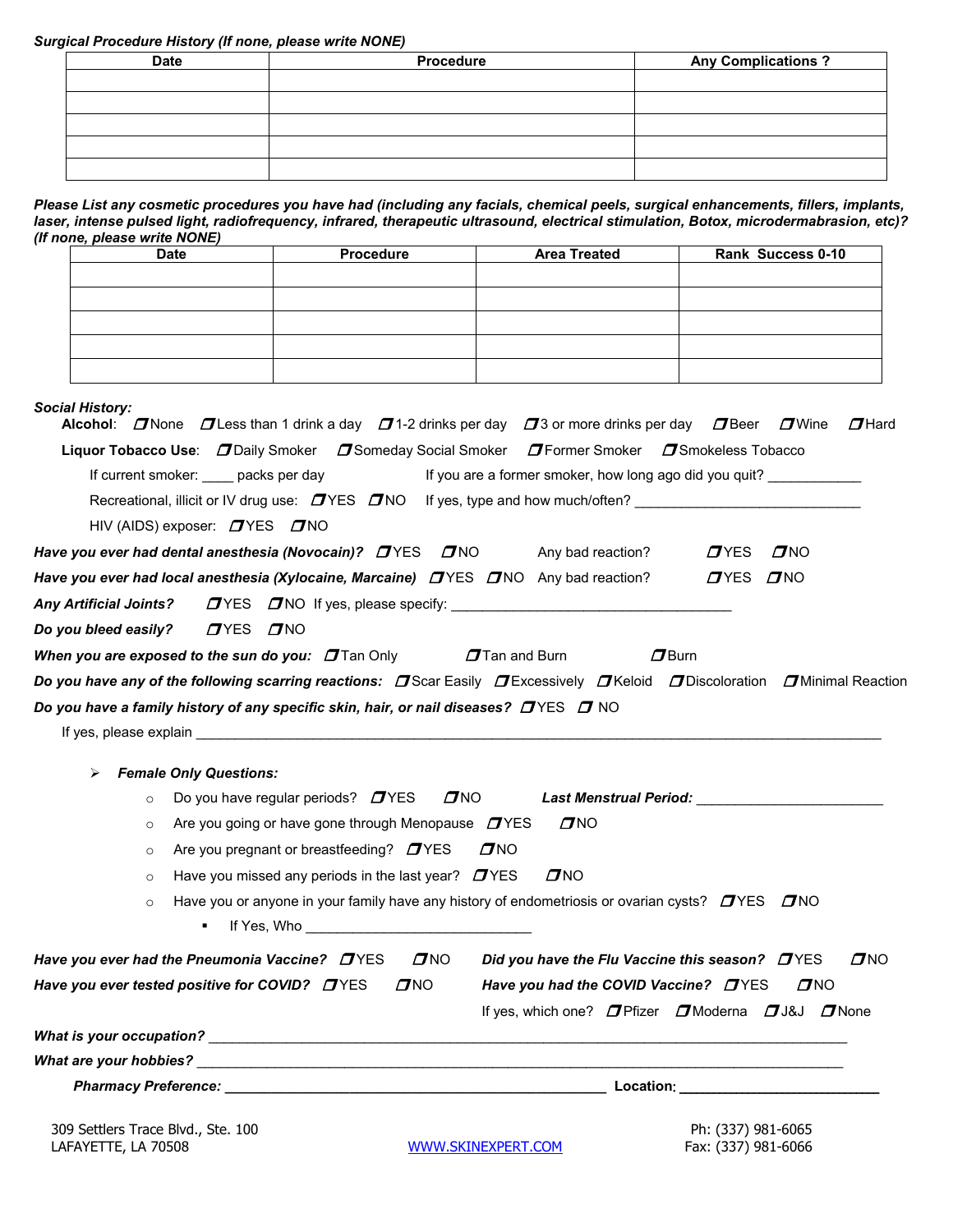

## *PATIENT CONSENT FOR USE AND DISCLOSURE OF PROTECTED HEALTH INFORMATION*

With my consent, Hubbell Dermatology & Aesthetics, APMC may use and disclose protected health information (PHI) about me to carry out and exchange information necessary for treatment, payment or operations of health care business (TPO). Please refer to our Notice of Privacy Practices for a more complete description of such uses and disclosures.

With my consent, Hubbell Dermatology & Aesthetics, APMC may call my home or other designated location and leave a message on voice mail or in person in reference to any items that assist the practice in carrying out TPO, such as appointment reminders, insurance items and any call pertaining to my clinical care, including laboratory results, among others.

With my consent, Hubbell Dermatology & Aesthetics, APMC may mail or e-mail to my home or other designated location any items that assist the practice in carrying out TPO, including, but not limited to, appointment reminder cards and patient statements.

However, the practice is not required to agree to my requested restrictions, but if it does, it is bound by this agreement.

By signing this form, I am consenting to Hubbell Dermatology & Aesthetics, APMC 's use and disclosure of my PHI to carry out TPO. I may revoke my consent in writing except to the extent that the practice has already made disclosures in reliance upon my prior consent. If I do not sign this consent, Hubbell Dermatology & Aesthetics, APMC may decline to provide treatment to me.

By signing this form, I hereby acknowledge receipt of Hubbell Dermatology & Aesthetics, APMC Notice of Privacy Practices with respect to the patient. At any time, I have the right to review the Notice of Privacy Practices that may be obtained by forwarding a written request to Hubbell Dermatology & Aesthetics, APMC Privacy Officer at 309 Settlers Trace Blvd., Ste. 100, Lafayette, LA 70508 or you may view them on our website a[t www.skinexpert.com.](http://www.skinexpert.com/)

*Please list whom you give our office permission to discuss your medical and financial information with. Please write "None" if you do not give us permission to speak with anyone.*

| Name: | <b>Relationship:</b> |
|-------|----------------------|
| 11    |                      |
| 2)    |                      |
|       |                      |
|       |                      |

Signature of Patient or Legal Guardian Date Date of Patient or Legal Guardian Date

\_\_\_\_\_\_\_\_\_\_\_\_\_\_\_\_\_\_\_\_\_\_\_\_\_\_\_\_\_\_\_\_\_

Patient's Printed Name

WWW.SKINEXPERT.COM